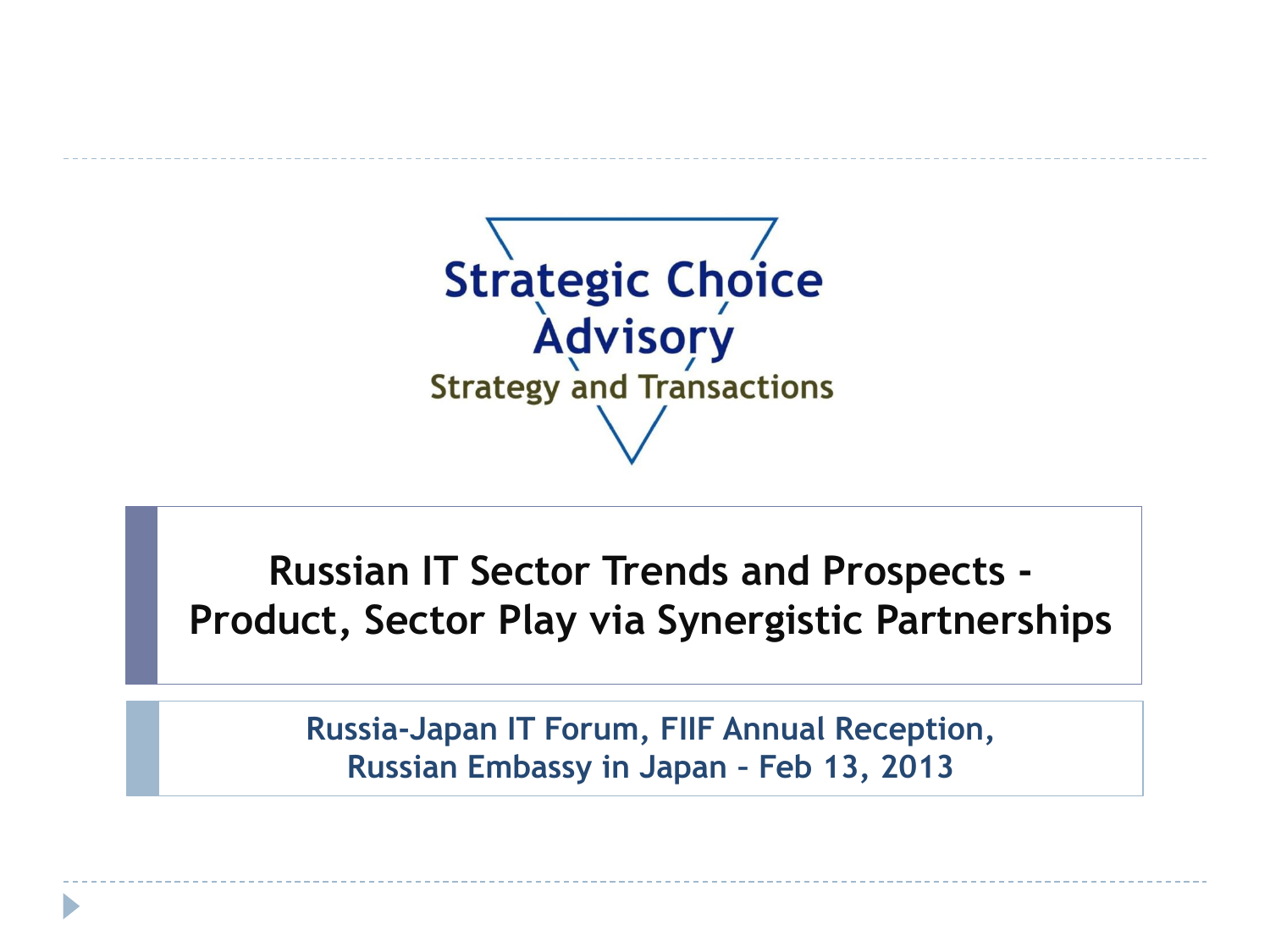## **Contents**

 $\blacktriangleright$ 

|           |                                                            | Page $#$         |
|-----------|------------------------------------------------------------|------------------|
| $\bullet$ | Key macroeconomic trends driving IT sector development     | 3                |
| $\bullet$ | Major IT industry trends and Russian market players' needs | $\boldsymbol{4}$ |
| $\bullet$ | Most attractive market segments for Japanese IT companies  | 5                |
| $\bullet$ | Main risks for business development                        | 6                |
| $\bullet$ | Key success factors for Japanese IT companies in Russia    | 7                |
| $\bullet$ | Recommendations for market strategy and partnership format | 8                |
| $\bullet$ | Contact details                                            | 9                |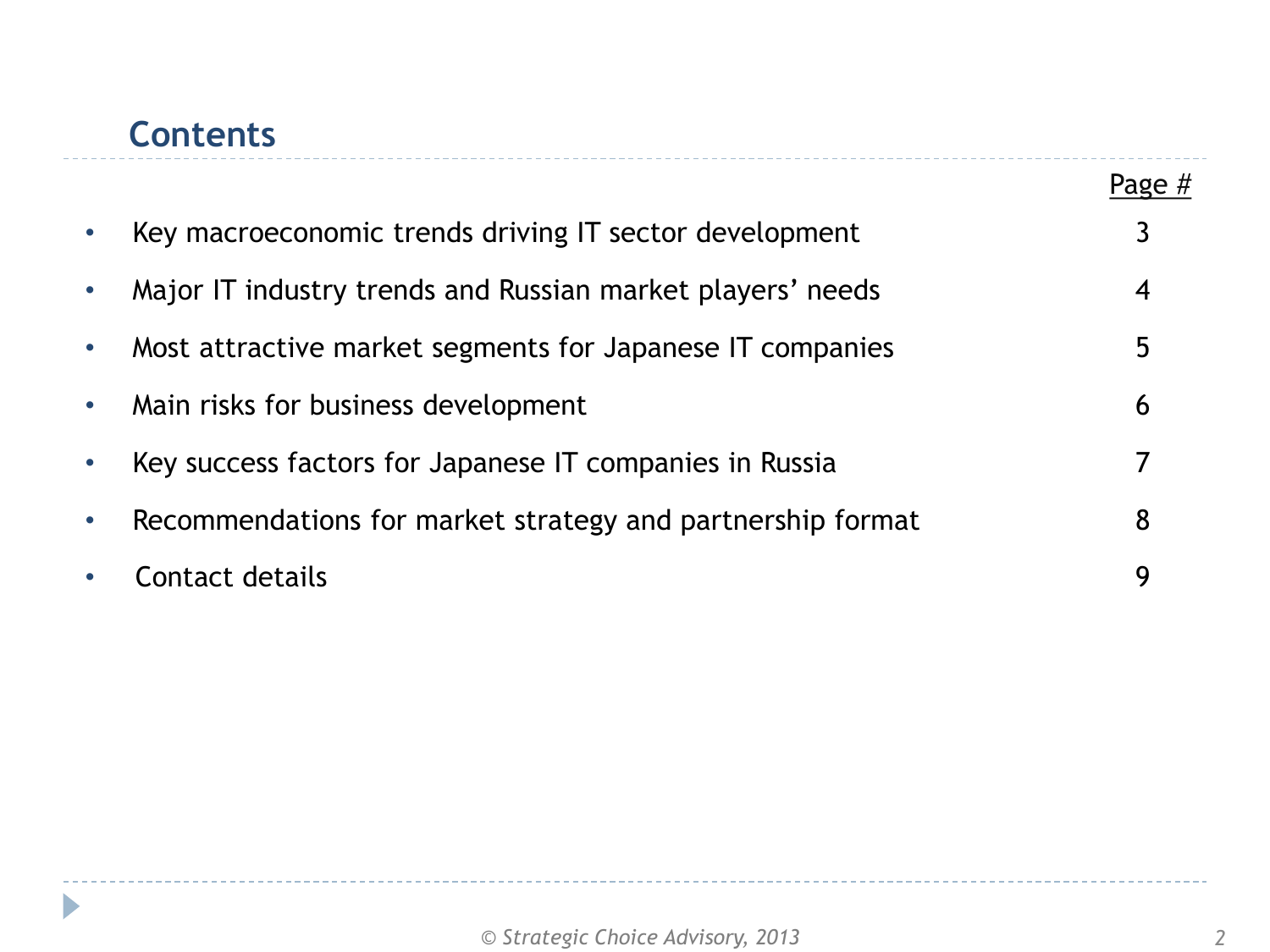## **Table of contents Key macroeconomic trends driving IT sector development**

| <b>Macroeconomic trends</b>                                                                                                                                                                                                                                                                                                                                                                                                                                                                                                                                                         | <b>Effect on companies</b>                                                                                                                                                                                                                                                                                                                                                                                                                                                                                                                                                                                             | <b>Effect on IT sector</b><br>development                                                                                                                                                                                                                                                                                                                                        | <b>Key focus for market</b><br>expansion                                                                                                                                                                                                                                                                                                                                                                                                                                                                                                                                                                   |
|-------------------------------------------------------------------------------------------------------------------------------------------------------------------------------------------------------------------------------------------------------------------------------------------------------------------------------------------------------------------------------------------------------------------------------------------------------------------------------------------------------------------------------------------------------------------------------------|------------------------------------------------------------------------------------------------------------------------------------------------------------------------------------------------------------------------------------------------------------------------------------------------------------------------------------------------------------------------------------------------------------------------------------------------------------------------------------------------------------------------------------------------------------------------------------------------------------------------|----------------------------------------------------------------------------------------------------------------------------------------------------------------------------------------------------------------------------------------------------------------------------------------------------------------------------------------------------------------------------------|------------------------------------------------------------------------------------------------------------------------------------------------------------------------------------------------------------------------------------------------------------------------------------------------------------------------------------------------------------------------------------------------------------------------------------------------------------------------------------------------------------------------------------------------------------------------------------------------------------|
| • Economic growth remains<br>lukewarm across the<br>board, except plastics,<br>online retail, tools and<br>equipment, meat,<br>electronics<br>• Most sectors are in or are<br>approaching state of<br>saturation<br>• Certain sectors have<br>deeper cash pockets, e.g.<br>transport, mining,<br>construction, fertilizers,<br>mobile telecoms<br>• Generally, funding has<br>dried up for corporates<br>(both debt and equity)<br>• Spending remains weak, as<br>population income growth<br>is slowing<br>• CPI inflation picking up<br>again, further threatening<br>consumption | • Margins are declining in<br>most sectors, as<br>corporate profit is<br>outgrown by nominal GDP<br>• Competition is<br>toughening, further<br>affecting earnings and<br>investor confidence<br>• Most companies are<br>hesitant to invest in<br>business expansion<br>• Many market players are<br>undertaking efficiency<br>improvement and cost-<br>cutting measures<br>• Most economic sectors<br>are ripe for asset<br>consolidation, as soon as<br>capital markets reopen<br>• At the same time, many<br>vertically integrated<br>structures divest non-core<br>assets, thus promoting<br>horizontal integration | • IT sector growth is<br>stimulated by companies'<br>attempts to tackle<br>inefficiency and gain a<br>competitive edge<br>• Massive investments in IT<br>are made mostly by more<br>cash-rich government<br>authorities and large<br>corporations<br>• Companies seek answers<br>to finite efficiency<br>improvement questions,<br>predominantly needing<br>customized solutions | • Facing austere economic<br>conditions, IT market<br>players must place their<br>focus on new growth<br>points, e.g. eCommerce,<br>transportation, warehouse<br>and logistics sectors<br>• Also of interest are cash-<br>rich entities operating in<br>increasingly competitive<br>markets, e.g. oil product<br>manufacturing and retail<br>• Emphasis must be put on<br>products and solutions<br>that deliver measurable<br>results in improving speed<br>and effectiveness of<br>business processes; strong<br>brand name and<br>comprehensive solutions<br>are starting to be found<br>less appealing |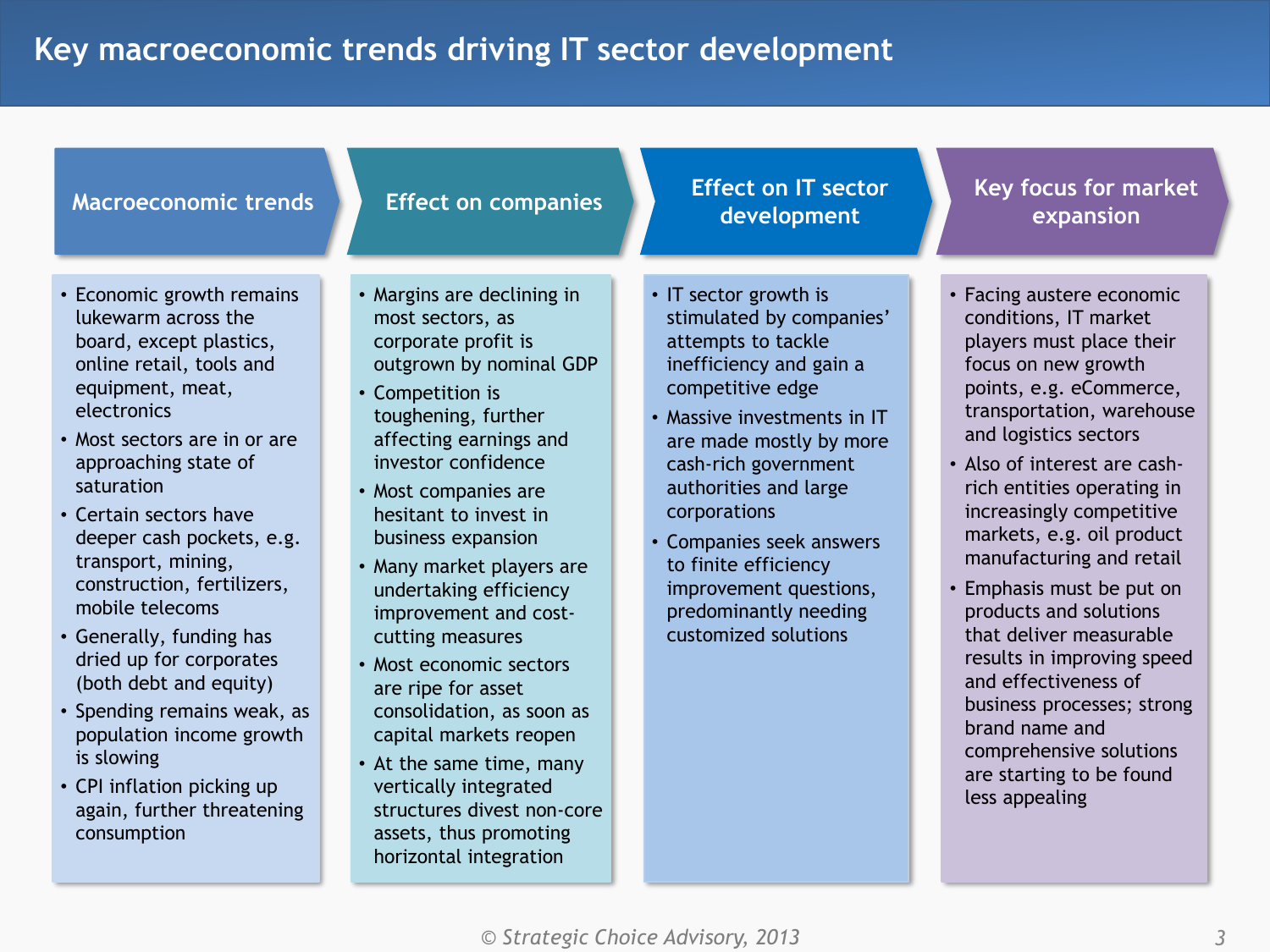### **Major IT** industry trends and Russian market players' needs

| <b>Efficiency</b><br>improvement                                                                                                                                                                                                                                                                                                                                                                                     | 2<br>New product,<br>user experience<br>creation                                                                                                                                                                                                                                                                                                                                                                              | <b>Tackling</b><br>complexity                                                                                                                                                                                                                                                                                                                                                                                                              | <b>Market</b><br>structure<br>changes                                                                                                                                                                                                                                                                                                                                                                                                                          | 5<br><b>Customized</b><br>solutions                                                                                                                                                                                                                                                                                                                                                                                                |
|----------------------------------------------------------------------------------------------------------------------------------------------------------------------------------------------------------------------------------------------------------------------------------------------------------------------------------------------------------------------------------------------------------------------|-------------------------------------------------------------------------------------------------------------------------------------------------------------------------------------------------------------------------------------------------------------------------------------------------------------------------------------------------------------------------------------------------------------------------------|--------------------------------------------------------------------------------------------------------------------------------------------------------------------------------------------------------------------------------------------------------------------------------------------------------------------------------------------------------------------------------------------------------------------------------------------|----------------------------------------------------------------------------------------------------------------------------------------------------------------------------------------------------------------------------------------------------------------------------------------------------------------------------------------------------------------------------------------------------------------------------------------------------------------|------------------------------------------------------------------------------------------------------------------------------------------------------------------------------------------------------------------------------------------------------------------------------------------------------------------------------------------------------------------------------------------------------------------------------------|
| <b>BPM</b> segment stays<br>robust, driven also<br>by companies'<br>horizontal<br>integration<br>BI solutions taking<br>off from low base,<br>but tools need<br>sophistication<br>Cloud technologies<br>spreading apace,<br>but are held back<br>by security<br>concerns at LEs,<br>pricing mismatch<br>for SMEs<br>IT directors/CIOs<br>not always inclined<br>to make changes,<br>fearing higher<br>accountability | Content-rich<br>services become<br>increasingly<br>important<br><b>BI</b> solutions<br>developing rapidly,<br>but adoption slowed<br>by lack of<br>methodologies<br>UE turns into key<br>element driving<br>product<br>enhancement, but<br>execution not<br>always convincing,<br>as client-oriented<br>approach yet to get<br>entrenched<br>Growing interest in<br>VolP, virtual ATNs<br>IT consulting sees<br>rising demand | <b>Big Data</b><br>٠<br>management<br>changes face of<br>data centers,<br>turning them into<br>system integrators,<br>and fragmenting<br>company DBs<br>Customization in<br>high demand,<br>further solidifying<br>local SIs' market<br>standings<br>Interoperability,<br>product integration<br>become crucially<br>important for<br>installed products<br>Rising interest in<br>portal technologies,<br>virtual machines'<br>integration | Government-funded<br>IT projects become<br>sweet spot for most<br>market players<br>$\blacksquare$ Infrastructure + IT<br>projects on the rise,<br>causing IT<br>companies to do<br>engineering and<br>construction<br>Standalone services<br>find it more and<br>more difficult to<br>survive<br>Mobile integration<br>becomes emerging<br>trend, but<br>widespread adoption<br>to take more time<br>laaS, PaaS operating<br>models starting to<br>turn heads | $\blacksquare$ Many companies<br>order solutions for<br>specific processes,<br>situations, having<br>had bad experience<br>with launch of<br>complex IT systems<br>Customization is in<br>high demand,<br>further<br>strengthening local<br>SIs' market standings<br>Sis good at<br>developing complex<br>service packages to<br>meet clients' needs<br>using vendors'<br>technologies, but<br>often lack coherent<br>own products |
| 1. Orderly product development process<br>4. Improved sales & marketing techniques utilizing<br><b>ROI calculation, success stories</b><br>2. Product management leadership capable of<br>ensuring commercially sustainable operations<br>5. Detailed understanding both of client's business                                                                                                                        |                                                                                                                                                                                                                                                                                                                                                                                                                               |                                                                                                                                                                                                                                                                                                                                                                                                                                            |                                                                                                                                                                                                                                                                                                                                                                                                                                                                |                                                                                                                                                                                                                                                                                                                                                                                                                                    |

**3. Clear vision of required product/service concept**

**TRENDS**

**NEEDS**

**and industry best practices**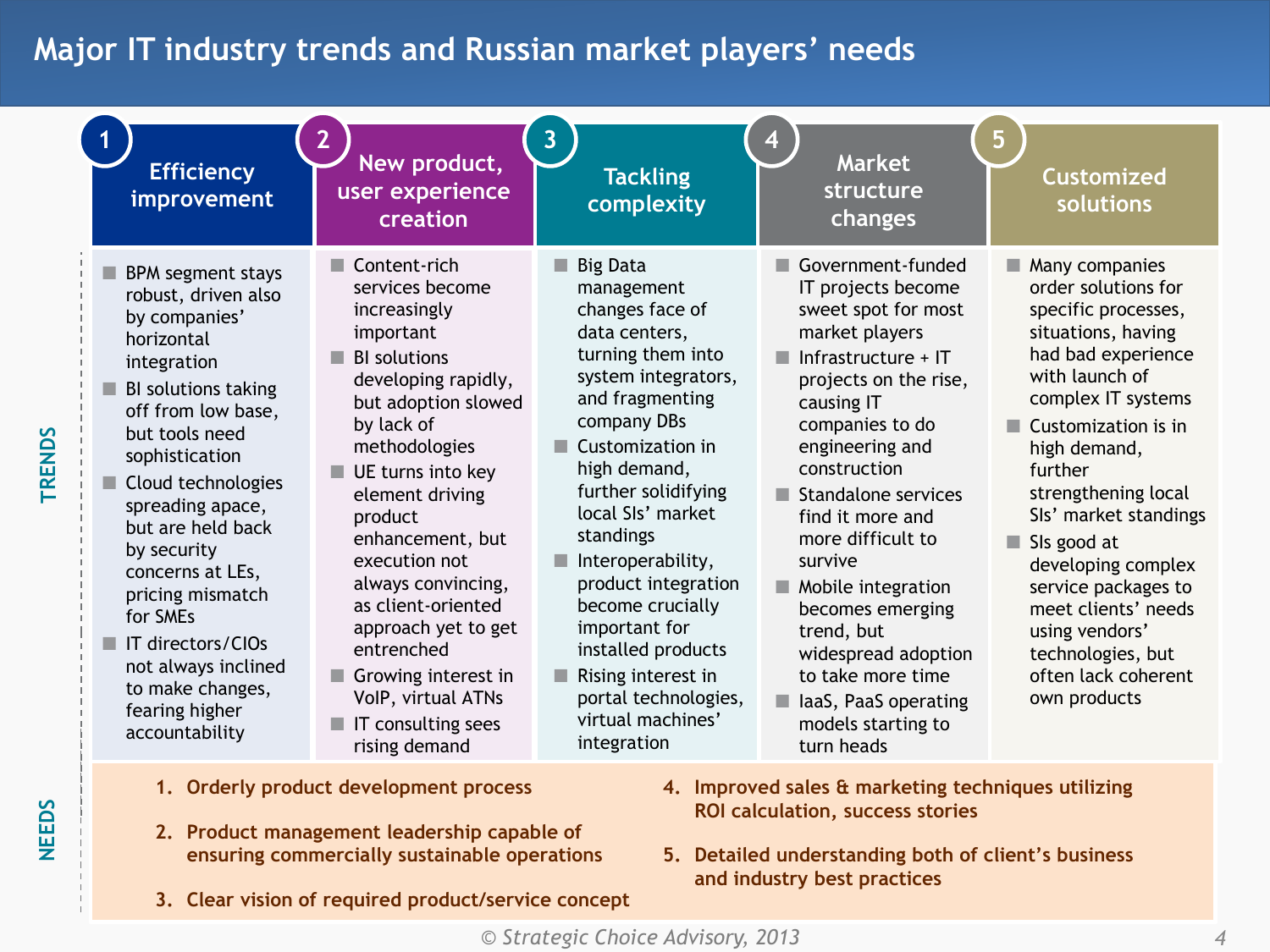### **Most attractive market segments for Japanese IT companies**



#### **Top priority:**

- ERP, CR, BPM, ECM software for eCommerce
- Electronic trade instruments and platforms; B2B matchmaking platforms; logistics and international trade process management systems
- Big Data and data center management systems
- Software for multi-functional process optimization
- Production of components and software for household and industrial electronics

#### **Medium priority:**

- B2C-oriented online services (e.g. online ticket and hotel booking and trip planning) that may be brought to the Russian market
- Mesh network solutions
- Software and solutions for managing P2P and M2M networks
- Games, including social and network games
- Solutions for complex IT integration projects



#### **Lower priority:**

- Healthcare IT, including mHealth and eHealth segments
- Internet of things (connecting and controlling various objects through the Internet)
- Software and solutions for energy efficiency (including smart home and smart building systems)
- Trade robots and IT systems for international financial markets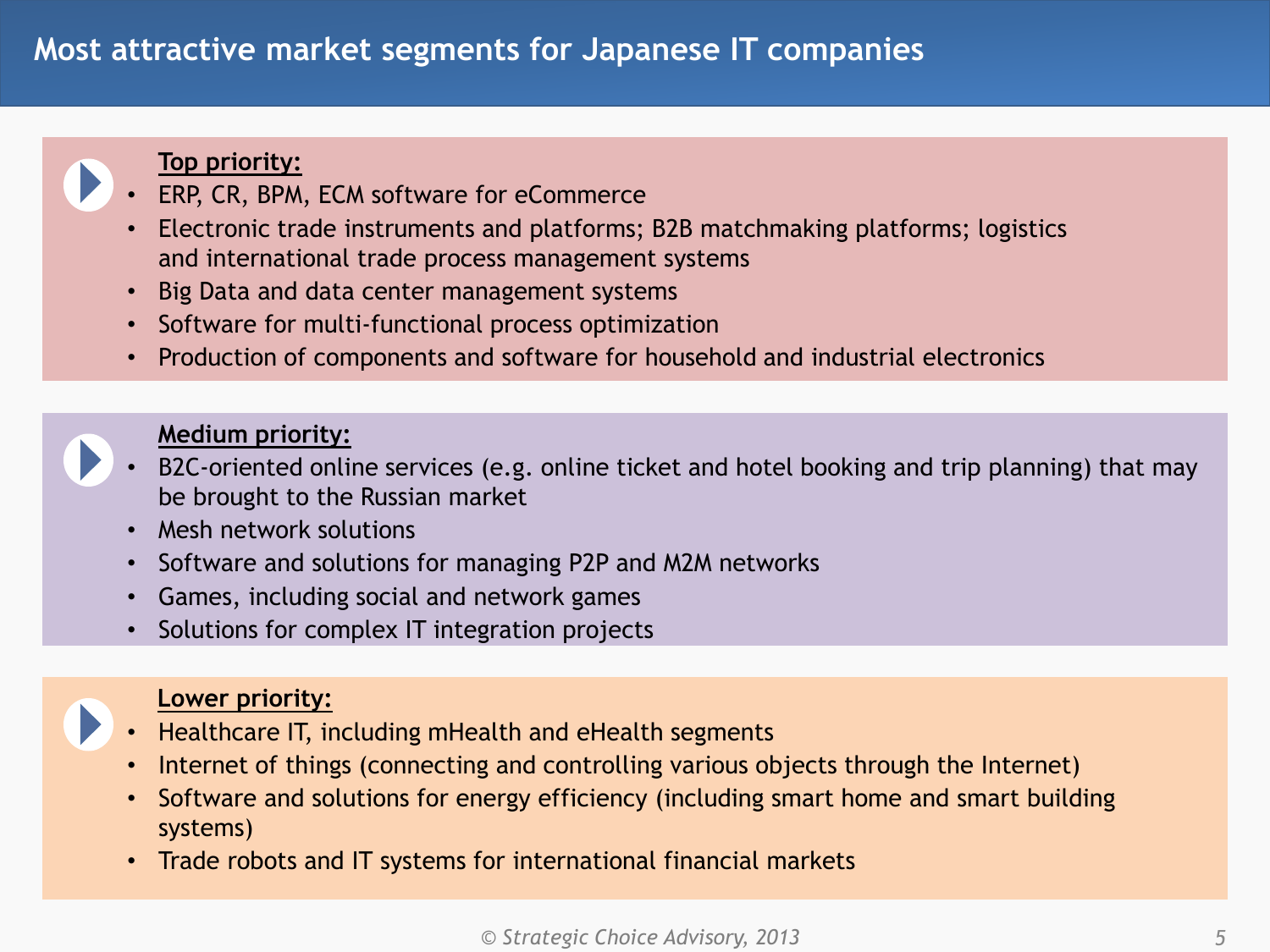## **Main Table of contents risks for business development**

| <b>Market saturation</b>                                              | Growing number of market segments are in or are approaching state of<br>saturation, eroding margins and creating risk of quick product replication<br>by local competitors                                                                                                               |
|-----------------------------------------------------------------------|------------------------------------------------------------------------------------------------------------------------------------------------------------------------------------------------------------------------------------------------------------------------------------------|
| <b>Homologation issues</b>                                            | Tailoring products and services for Russian market may prove to be a<br>major challenge, requiring competencies in adjacent product areas and<br>uninterrupted access to customers for product upgrades and service                                                                      |
| <b>Limited access to</b><br>clients                                   | LE segment roughly divided among local vendors, including SIs providing<br>complex service solutions, therefore reducing opportunities for<br>penetration into companies with new products; while SME client base in<br>most segments too shallow for massive sales and marketing effort |
| <b>Lack of required</b><br>competencies at<br><b>Russian partners</b> | Insufficient product development, product management, and sales &<br>marketing skills of Russian IT companies can potentially reduce<br>effectiveness of solutions developed by Japanese market players, unless<br>complemented by proper training and assistance                        |
| <b>Administrative barriers</b>                                        | Significant amounts of bureaucracy and widespread non-market<br>compensation forms in government and corporate contracts can affect<br>business development and product competitiveness                                                                                                  |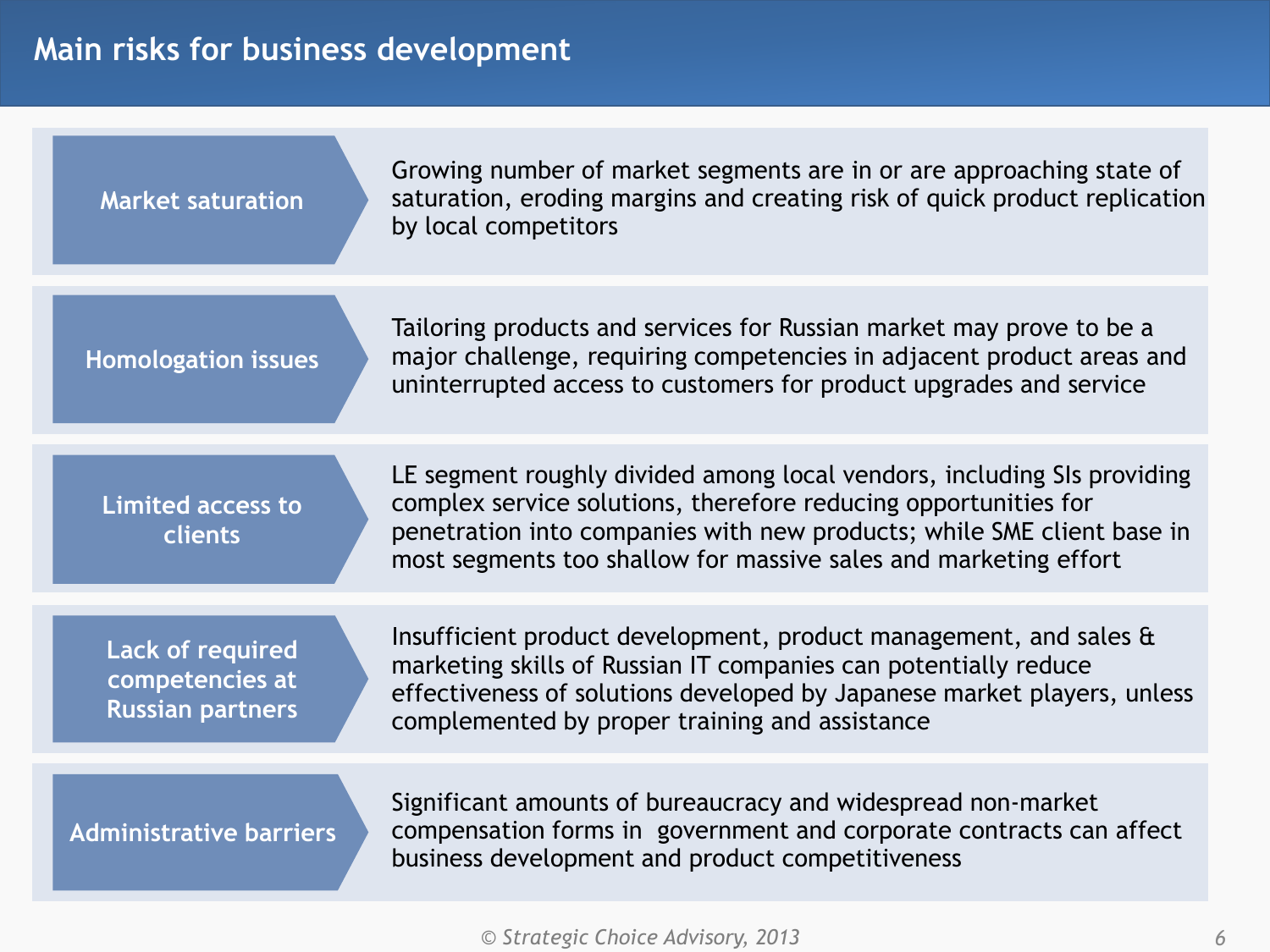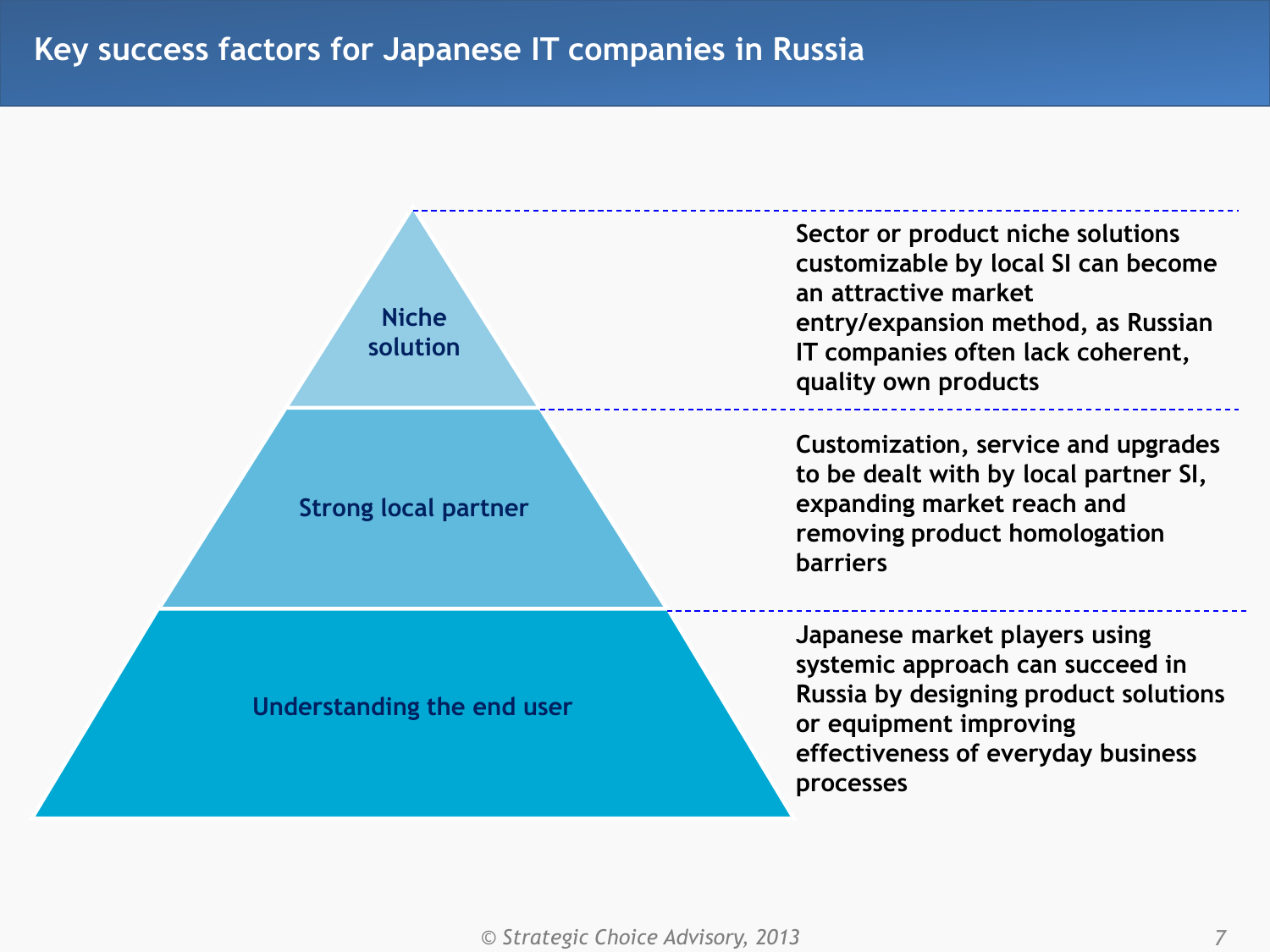**Successful market entry and expansion requires selecting the optimal format for building local partnerships, maximizing the synergetic effect:**

> **Partnership with local SI in development, sales, upgrade and service of focused sector or niche solution for Russian market**

**2**

**3**

**1**

**Opening own representative office/ branch in Russia and hiring local staff, simultaneously establishing partnerships with either local SIs or companies in adjacent service areas**

**Acquiring or creating JV with capable local company/ product team for developing and servicing products for the Russian market, ensuring sufficient motivation and market reach**

**4**

**Acquiring or creating JV with capable local company/ product team to bring Russiandeveloped products into Japanese and/or global markets**